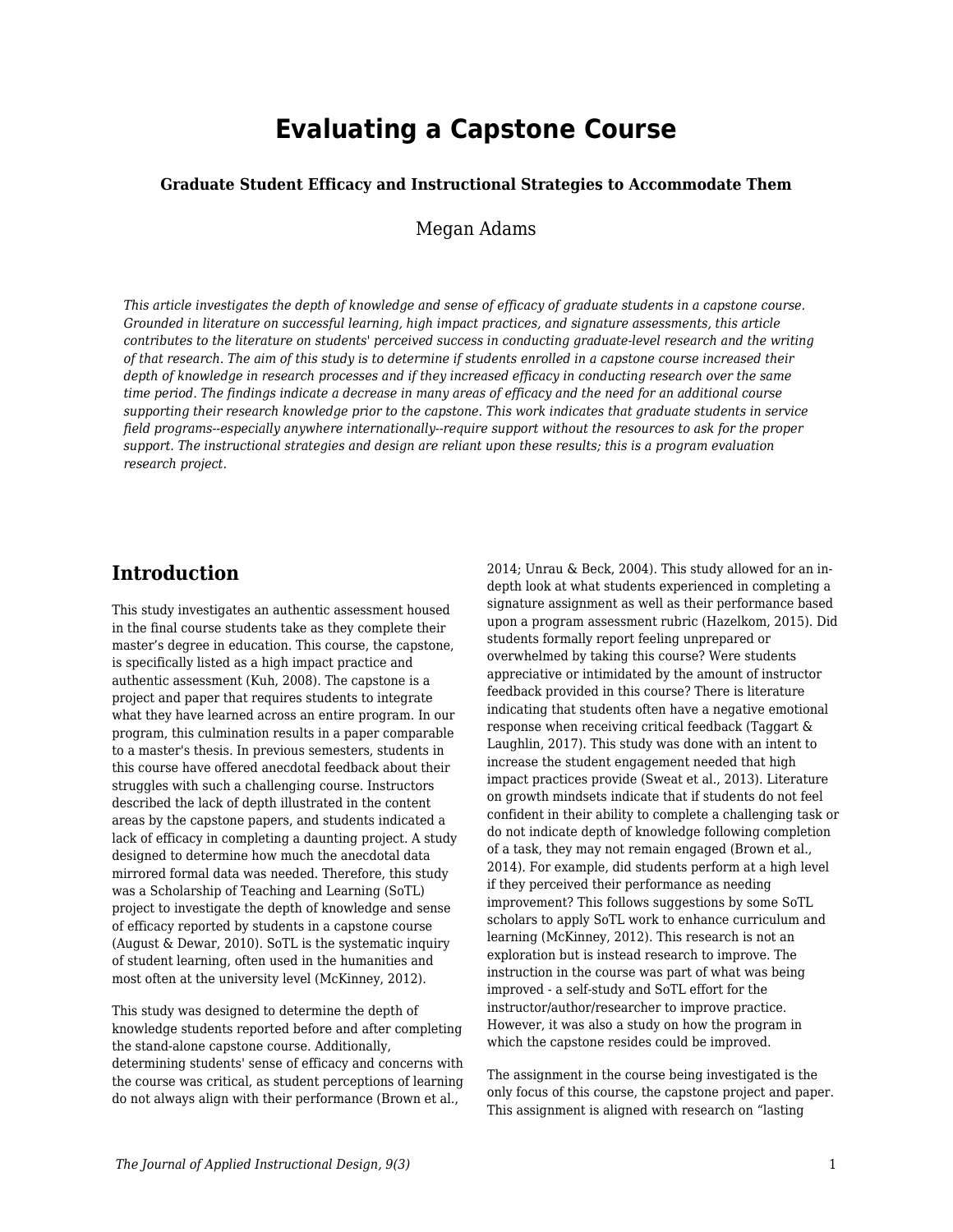learning," assignments requiring students to pursue rigorous activities beyond their comfort zone lead to learning that lasts (Brown, Roediger, & McDaniel, 2014). In this study, as will be noted in the findings, student learning was measured by a rubric based upon course standards. The results showed that students believed they had accomplished more than their assessment results indicated (Brown et al., 2014; Carlisle & Kruzich, 2013; Lambie et al., 2013). Additionally, students perceived they were performing beyond the level indicated by multiple assessments. Multiple studies note this as typical of graduate students (Christie et al., 2015; Lambie et al., 2013). This resulted in a lack of efficacy and failure to develop a growth mindset; students believed they were performing quite well in the course and that their writing needed little improvement. When the faculty team met to look over the results, each instructor who taught the course shared what he or she had experienced over the previous several years. Based upon those experiences and this student data, the team decided to break the one course, described here, into two courses. This was done to allow more time to explicitly teach APA and research methods in course 1 and data collection, analysis, and writing in course 2.

## **Problem Statement**

Students indicated difficulty in completing a signature assignment at the end of their master's program in education. In order to formally investigate this anecdotal information, a study was designed to investigate students' sense of efficacy in completing the assignment and their depth of knowledge before and after the course. This study is therefore an investigation into the depth of knowledge and sense of efficacy of students in a capstone course at the end of a master's degree program using pre- and post-surveys, midpoint open-ended survey questions, and observation. This study is based upon data from one course only and is intended to provide a description of the students' learning as they completed a capstone course over one semester. Additionally, the study was designed to trace students' changing sense of efficacy during the process. Lastly, this is a SoTL study that used qualitative inquiry in the form of a longitudinal panel study (Creswell, 2012). This methodology was most appropriate given the need to look in depth at a small population and in response to the following research questions:

Did the capstone course increase the depth of knowledge of students, as evidenced by their signature assessments (the capstone papers)?

o Sub question: Did the capstone course increase the depth of student knowledge with regard to formulating a statement of the problem and research questions based upon what they have learned in their program, followed

by a review of literature and the execution and write up of a research project?

Did the capstone course increase the sense of efficacy of students with regard to conducting and describing research in their content areas/fields?

## **Literature Review**

As indicated by the problem statement, there was a question about how much students learned in their capstone course. The question was about their depth of knowledge; how much did students know about conducting research when they left the program? There was also a question about their sense of efficacy. Upon completing a signature assignment (the capstone) requiring the integration of so many skills, did students feel more confident in their ability to design and execute a research project? Finally, there was a question of what was meant by a signature or authentic assessment. A signature assignment is listed as a high impact practice in the field of education. These are assignments that allow students to show depth of knowledge and critical thinking through some culminating paper, project, or portfolio (AACU, 2013). An authentic assessment was first used by Wiggins (1990) in the field of education. Additionally, an authentic assessment is often a signature assignment; it is an assessment that allows students to show the depth of their knowledge (Koh, 2017). How did faculty know that the capstone (as designed) adhered to the norms of authentic assessment? These, therefore, became the themes of the literature review.

## **Depth of Knowledge and Growth Mindset**

In order to impact student growth in the classroom setting, teachers and teacher candidates must have a deep understanding of their content (Harris & Sass, 2011; Hashweh, 1987; McConnell et al., 2013). Professional development in these content areas is widely cited as impactful to increasing the depth of content knowledge in teachers (Czerniak & Chiarelott, 1999; McConnell et al., 2013; Reeves, 2000; Stewart, 2014). When teachers return to university for a graduate degree, this can be an extended form of professional development. In the instance that a teacher pursues a degree in the field they are most often assigned to teach, they are seeking professional development in that content area.

The specifics of what teachers should know, and how much of it they should know, has largely gone unquantified (Grossman & Richert, 1988). Pedagogical content knowledge is generally thought to be the complex process of coming to terms with what a teacher must know to effectively teach his or her content area (Grossman & Richert, 1988; Schulman, 1987). The depth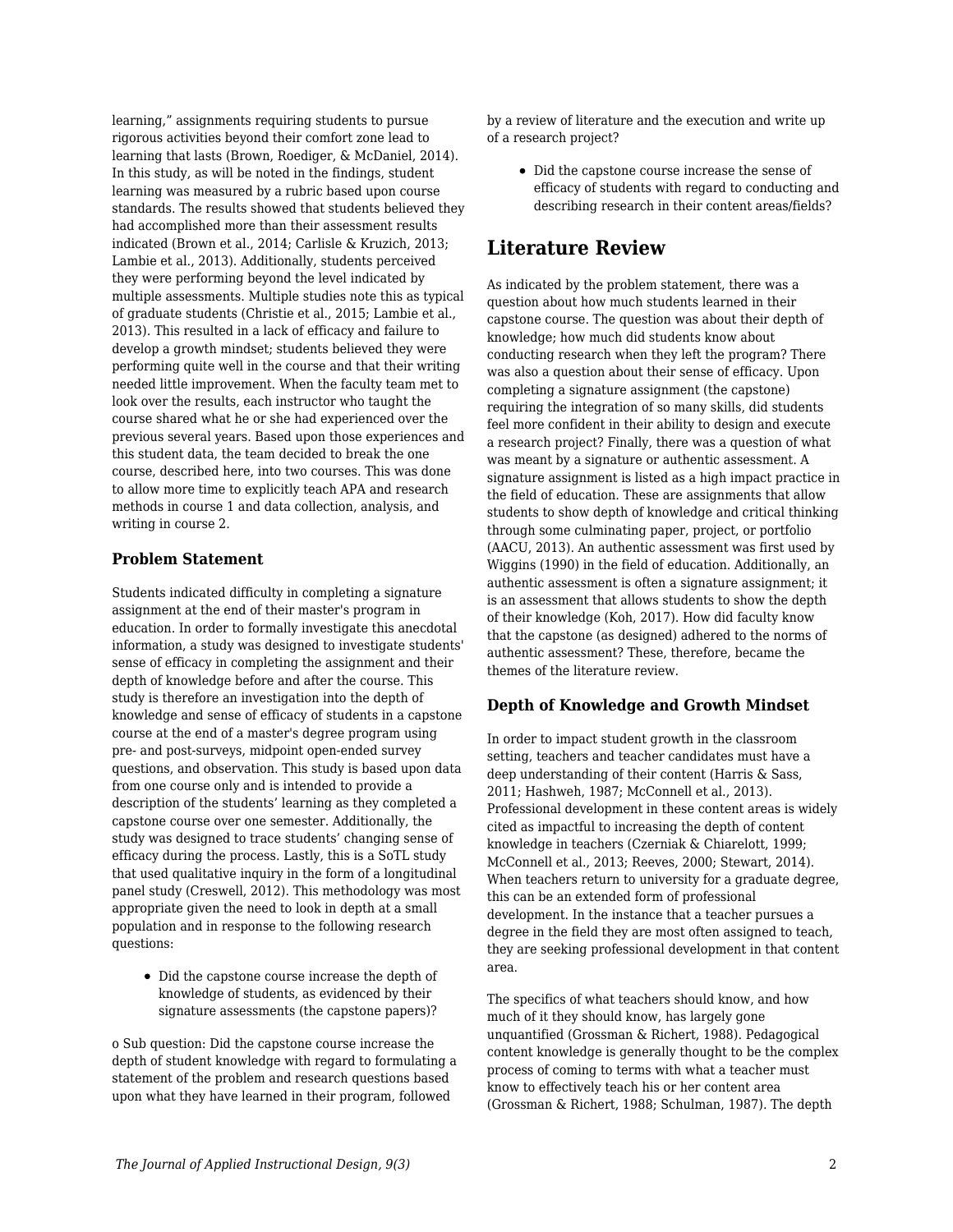of content knowledge needed to successfully impact student learning has been of interest to policymakers since the passing of the No Child Left Behind Act of 2001 (Klein, 2015). The requirement of No Child Left Behind for "highly qualified teachers" (Hill et al., 2005) demanded that content knowledge be quantifiable. Quantifying that content knowledge has largely been done by investigating courses completed and degrees obtained (Hill et al., 2005). While this method provides administrators and policy makers with a big picture view of how teachers are prepared, it does little to investigate how teachers use that content knowledge to impact student achievement. More recent studies suggest that how teachers apply content knowledge as well as their knowledge of teaching pedagogy are more important than the number of courses taken in their specific content areas (Darling-Hammond & Richardson, 2009; Darling-Hammond, 2012). There are multiple studies showing that knowing how to teach the students in ways that they can learn, defined by using culturally relevant pedagogy, allows for a depth of knowledge that is more impactful on student achievement (Darling-Hammond, 2012; Ladson-Billings, 1998).

## **Efficacy in Conducting Research**

Bandura (1997) situates self-efficacy within socialcognitive theory. The theory posits that self-efficacy is a perception of self, where one uses "beliefs in one's capabilities to organize and execute the courses of action required to produce given attainments" (p. 3). For graduate students in a research course, this would mean that self-efficacy is needed to believe that completing a project is possible. This belief is based upon both their knowledge of and ability to execute the steps of the research process. Additionally, one large scale study by van Dinther et al. (2011) presented the following finding:

[E]nactive mastery experiences are stated as the most powerful source of creating a strong sense of efficacy. With regard to this... almost every study stresses the relevance of providing students with practical experiences, i.e. students performing a task while applying knowledge and skills within demanding situations. (p. 11)

This review of self-efficacy in students in higher education investigated how to foster self-efficacy in challenging tasks; completing challenging tasks and providing authentic experiences were indicated as having critical importance. This indicates that students must perform a task--in this case the research project--and receive feedback on their performance to increase their efficacy.

While limited studies have been conducted investigating what factors must be in place to foster graduate students' sense of self-efficacy in conducting research, several

studies have conducted linking undergraduate research with a decision to pursue graduate degrees with a research emphasis (Russell et al., 2007). Those studies indicate that students must experience success conducting research in order to pursue additional degrees where it is required. There are also investigations into the research environment--including the program expectations and amount of time learning about research prior to conducting any studies--and the connection between the environment and productivity (Phillips & Russell, 1994). These studies indicate that students who feel productive and successful conducting graduate-level research are in programs where they are supported by faculty and given ample time to conduct their projects. Finally, there is a connection between the immersion of the graduate student into research and the self-efficacy of the graduate student in conducting research (Philllips & Russell, 1994; Russell et al., 2007).

## **Methods**

The research questions led to a pre- and post-survey with identical questions. Thus, as mentioned previously, a longitudinal panel study (Creswell, 2012) was most appropriate. The panel study was created to study the same people over time while investigating some identified criteria. The identified criteria in this study are "depth of knowledge" and "sense of efficacy" as well as how these two criteria change over time. Therefore, the defining characteristic demanding a panel study was being enrolled in the capstone course in a specific semester- specifically, the last semester before program revisions were implemented. To supplement survey data, however, the researcher added open-ended questions and used observation for analysis. For observation, a reflexive journal was maintained by the researcher. All data were entered into Dedoose and will be described further in the analysis section of this paper. Additionally, a midpoint survey with open-ended questions about the students' process was included to determine if the pre- and postsurveys were measuring changes due to the course. That tool is also included in the analysis.

## **Context of the Study**

This study examined graduate students' changing sense of efficacy in conducting research as well as their depth of knowledge about research in a capstone course. As mentioned before, the graduate program is a master's in education. Furthermore, the study took place at a regional university in the southeastern United States, and the participants were eight students enrolled in a capstone course during spring semester of 2018. The participants consisted of seven females and one male. There were three white females under 30 years old, two white females over 30, one African American female under 30, one African American female over 30, and one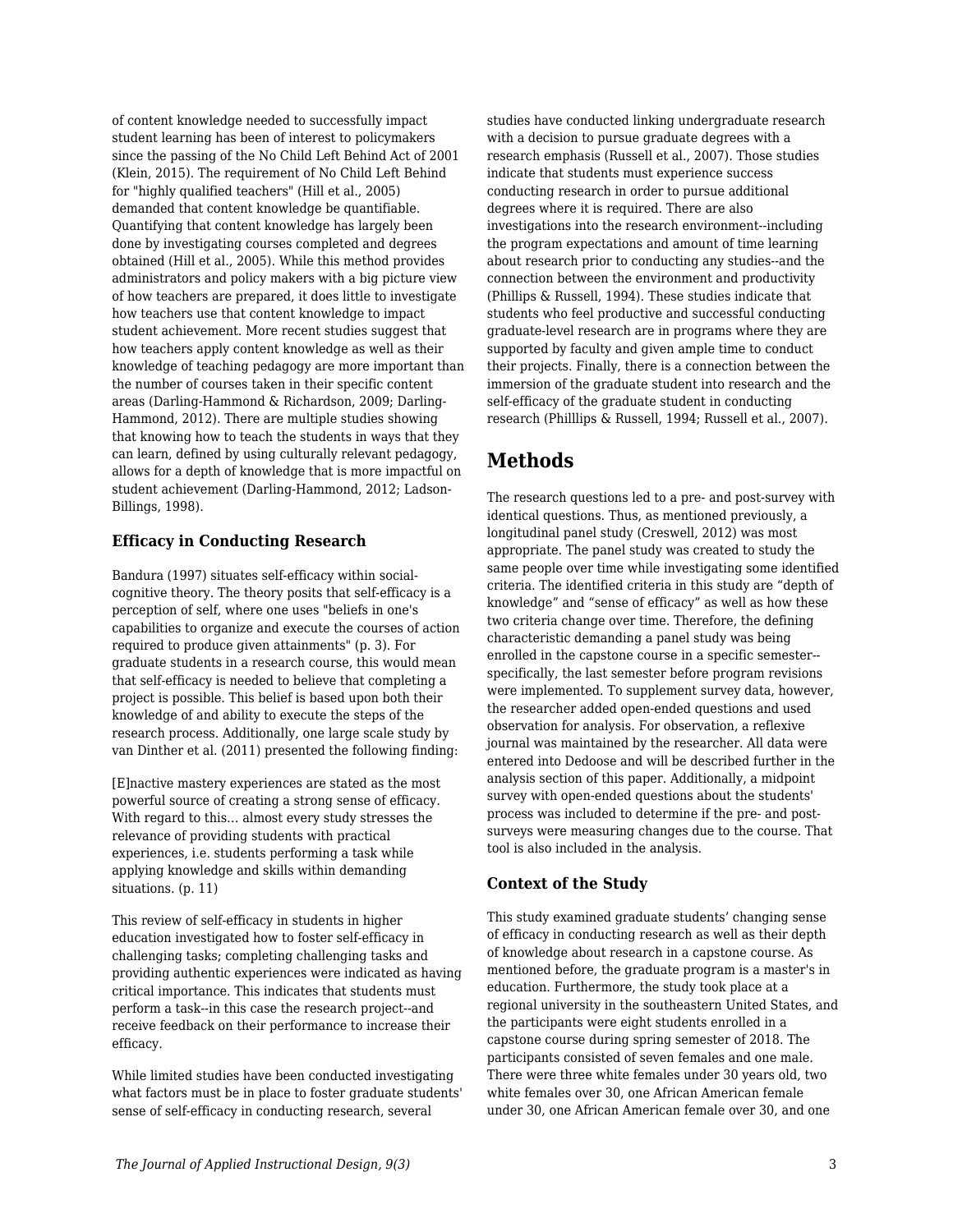white male over 30. The participants all had some teaching experience; the range was between three- and 20-years teaching experience. The participants primarily lived within 50 miles of the university; however, one participant lived outside of the state where the study occurred. There was also a range of teaching responsibilities. Most (five participants) were teaching in a K-12 setting. Of those five, two were teaching in an elementary school setting, and three were teaching middle school. Two of the participants were school administrators--one in an elementary school and one in a high school. The final participant was a middle school teacher who was acting as a substitute teacher. This was an online program, so all observations were done during optional face to face meetings online via Zoom. Additionally, all surveys were anonymous and were distributed using the course's "Desire to Learn (D2L)" platform. There were no IP addresses collected to maintain anonymity, and the Institutional Review Board approved this study. The surveys were collected at the beginning and end of the semester.

One unique situational context is that this course was formative until the final capstone was submitted during the final week of the course. The paper was submitted multiple times for feedback; each candidate had the opportunity to make constant revisions until final grades were submitted. It should be noted that the feedback was asset-based and incredibly detailed. Students were provided with an "estimated" grade; this is what he or she would have earned on the paper if it were submitted without revision. Students were then given repeated comments through the "comment and track changes" feature in Microsoft Word. This allowed for the student to focus on both the paper's strengths and areas needing improvement. It also allowed both the current instructor and future instructors to see all of the changes that students made to their papers and the feedback upon which those changes were based. In most cases, the paper submitted by the due date was the final submission--no additional edits were needed.

## **Data Collection**

• In order to answer the research questions, there were two surveys and a midpoint questionnaire developed for this study. To recall, the research questions were: Did the capstone course increase the depth of knowledge of students, as evidenced by their signature assessments (the capstone papers)?

o Sub-question: Did the capstone course increase the depth of knowledge of students with regard to formulating a statement of the problem and research questions based upon what they have learned in their program, followed by a review of literature and the

execution and write up of a research project?

• Did the capstone course increase the sense of efficacy of students with regard to conducting and describing research in their content areas/fields?

The survey questions were aligned with categories on the capstone rubric. The first survey was on efficacy. It was 15 questions, with five questions each devoted to students' confidence in their abilities related to research concepts, confidence in their knowledge of the research process, and confidence in their knowledge of APA format (Appendix A). This survey was administered in the first week of class and again during the final week of class. The survey included five likert scale options as possible responses (Appendix A). These responses ranged from indicating "no knowledge" of the criteria to "masterylevel understanding" of the criteria.

The second survey was administered identically to the first. It was linked in the D2L course in the first week of class and again in the final week of class. The survey had similar likert scale response options, ranging from "strongly disagree" to "strongly agree" (Appendix B). The prompts in this survey were nearly identical to those in the efficacy survey; they asked about depth of knowledge (Appendix A). However, the efficacy survey included the term "confident" and phrased the prompts differently to address students' sense of efficacy in completing the process. The three sections were also devoted to research concepts, research process, and APA formatting (Appendix B).

At the midpoint of the semester, an open-ended questionnaire was linked through D2L as well. This allowed for anonymous candidate feedback on the process. The first question asked how students felt about completing a major research assignment (efficacy), and the second question asked how their depth of knowledge on completing a literature review had changed. These questions provided insight into the students' process; this was to determine if the course was responsible for the changes that might be seen when looking at the pre- and post-survey data.

## **Analysis and Results**

Five out of eight students responded to the pre-surveys. Four out of eight students responded to the "Efficacy" post-survey, and three out of eight responded to the "Depth of Knowledge" post-survey. Each response was a forced single response, meaning that each participant provided only one response per question. The likert responses were identical for each survey. The possible responses were:

1. do not understand this concept or never seen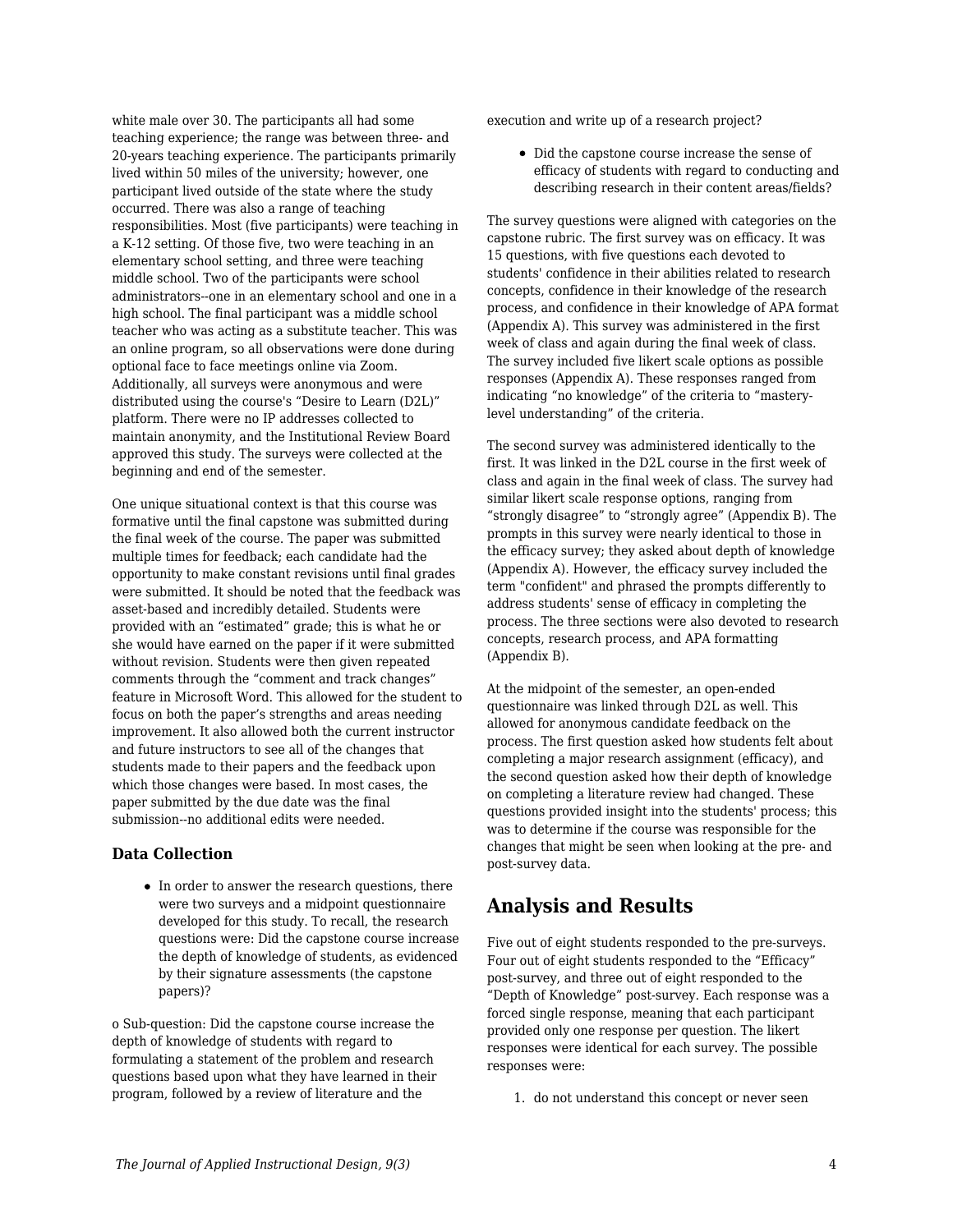### before

- 2. have seen/am somewhat familiar with this concept
- 3. feel somewhat comfortable with this concept
- 4. understand this concept and/or am able to utilize this skill consistently
- 5. master level/I can teach this to others.

The results are included in Table 1 and Table 2Both tables are included below in order to emphasize the changes from pre- to post-survey.

### Table 1

#### Efficacy Survey Results

| Concepts                                                                                        |     | <b>Pre-Results Post-Results</b> |
|-------------------------------------------------------------------------------------------------|-----|---------------------------------|
| <b>Efficacy on choosing a</b><br>problem related to content                                     | 4.0 | 4.75                            |
| Efficacy on using scholarly<br>literature appropriately                                         | 3.4 | 4.0                             |
| Efficacy on using practitioner<br>pieces appropriately                                          | 3.2 | 4.0                             |
| Efficacy on connecting<br>literature to problem of<br>practice                                  | 3.6 | 3.75                            |
| Efficacy on importance for<br>students and the field                                            | 3.8 | 4.5                             |
| <b>Process</b>                                                                                  |     |                                 |
| Efficacy on pulling literature<br>from multiple databases                                       | 4.0 | 4.75                            |
| Efficacy on connecting<br>literature to conceptual<br>framework                                 | 3.4 | 4.5                             |
| Efficacy on research<br>questions addressing topic                                              | 3.8 | 4.5                             |
| Efficacy on choosing a<br>research method appropriate<br>to answer research questions           | 3.6 | 4.25                            |
| Efficacy in ensuring that<br>capstone will reflect changes<br>in thinking across the<br>program | 3.4 | 3.75                            |
| <b>APA</b>                                                                                      |     |                                 |
| Efficacy on locating sources<br>and putting them in sections<br>with APA headings               | 4.0 | 4.0                             |
| Efficacy on citing<br>appropriately throughout<br>document                                      | 4.0 | 4.0                             |
| Efficacy on evaluating<br>sources prior to citing                                               | 3.6 | 4.0                             |
| Efficacy on citing<br>appropriately in reference<br>section                                     | 3.8 | 3.75                            |
| Efficacy on writing utilizing<br>appropriate APA throughout                                     | 3.8 | 3.5                             |

The most significant finding illustrated by Table 1 is the decrease in efficacy in two areas. The discussion section of this paper will go into more detail, but the "efficacy on citing appropriately in reference section" and "efficacy on writing utilizing appropriate APA throughout" were criteria where students felt more confident at the beginning of the course than they did at the end. Given that the study is grounded in what Brown et al. (2014) call "the science of successful learning" (n.p.), this is important. Graduate students (and all learners) often determine at the end of a course that they were poor judges of when they learned well and when they did not (Brown et al., 2014, p.3).

#### Table 2

Depth of Knowledge Survey Results

| <b>Content</b>                                                                     |     | <b>Pre-Results Post-Results</b> |
|------------------------------------------------------------------------------------|-----|---------------------------------|
| I can identify a problem of<br>practice or research topic in<br>my content area.   | 3.8 | 3.67                            |
| I can conduct a review of<br>relevant literature.                                  | 3.4 | 3.67                            |
| I can differentiate between<br>scholarly and practitioner<br>articles.             | 3.6 | 2.33                            |
| I can connect appropriate<br>literature to my research<br>questions.               | 4.0 | 3.67                            |
| I can utilize literature to<br>refine/formulate research<br>questions.             | 3.6 | 3.33                            |
| <b>Process</b>                                                                     |     |                                 |
| I can utilize multiple databases<br>to search for literature.                      | 4.0 | 4.0                             |
| I can construct a conceptual<br>framework and problem<br>statement.                | 3.4 | 3.0                             |
| I can craft appropriate research 3.2<br>questions.                                 |     | 3.0                             |
| I can choose an appropriate<br>methodology based upon my<br>research questions.    | 3.6 | 2.67                            |
| I can complete the research<br>process.                                            | 3.2 | 2.67                            |
| <b>APA</b>                                                                         |     |                                 |
| I can utilize headings effectively 3.4<br>and according to APA.                    |     | 3.33                            |
| I can cite sources appropriately<br>within the text of my paper.                   | 3.8 | 3.33                            |
| I can evaluate sources,<br>including identifying any<br>problems with the article. | 3.4 | 3.33                            |
| I can create a reference page<br>using APA.                                        | 3.8 | 4.0                             |
| I can evaluate an article and<br>find APA errors.                                  | 3.2 | 2.67                            |

L,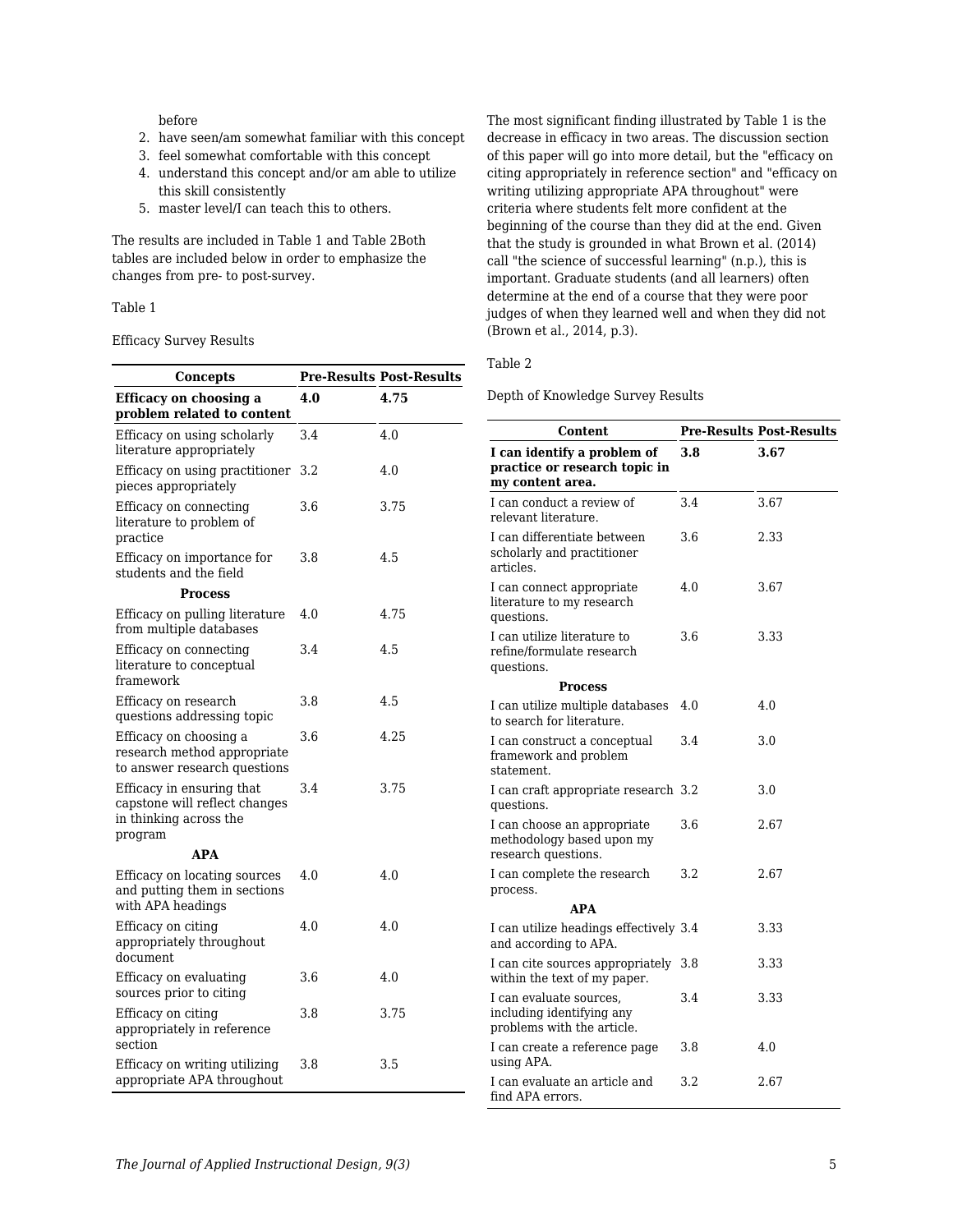The Depth of Knowledge survey expanded upon the "Efficacy" survey. Aligned with the findings in Table 1 on being poor judges of personal learning, students revealed many decreases from pre- to post-survey in their depth of knowledge. As noted in Brown et al. (2014), this is likely due to students' use of "calibration" (p. 210). By investigating their "illusions" about their learning and comparing those to their evaluations, they found that they were not as knowledgeable about various criteria as they believed when the course began (Bailey, 2006). This is demonstrated by students' increased responses criteria listed (Appendix B). The extent to which the students doubted their depth of knowledge is discussed further in the discussion section below.

In addition to the pre- and post-survey, there was an open-ended midpoint survey administered. Four out of eight students responded to that survey. The first question asked about students' confidence in completing a major research assignment at that point in the course (i.e., at the ten-week mark in a sixteen-week course). One respondent noted that he or he was surprised at how well he or she did on the literary analysis portion of the course, which referred to feedback from the instructor on the literature review section of the capstone paper. Another respondent noted that time management was critical in having confidence in completing a major research assignment and noted that "[t]he past few semesters have been marked by the constant interference of life. But no matter how ahead you get, or fall behind, just keep pushing forward.". This increase in confidence due to relevance of the research to the teaching context was repeated often in other contexts.

The second question asked how the students' depth of knowledge in conducting a literature review had changed. At this point in the course, most students had only completed the literature review and had not done any data collection. Two respondents noted that their depth of knowledge had not changed but did not expound upon whether that meant they still knew very little or whether they felt comfortable with literature reviews prior to the course. A third respondent explained that staying focused was the key to doing well on literature reviews. The fourth respondent noted that while "getting used to writing again was a stumbling block," understanding how to find the literature was critical.

## **Discussion**

The capstone course, specifically the process of conducting a research project, did not increase students' sense of efficacy in conducting research or their depth of knowledge on the research process in measurable ways. Generally, the observation data confirmed what was reported in the surveys. Students felt quite confident in their ability to conduct a major research assignment and

certainly felt confident in their ability to use APA formatting to write up their literature review and data processes when the course began. However, when asked about their depth of knowledge, their responses indicated a lesser depth than their efficacy scale indicated. Additionally, there were often decreases in the rating from the pre- to post-surveys, and if there was an increase it was minimal. This corroborates previous findings that people are "usually overconfident in their estimated knowledge" (Lundeberg et al., 1994, p. 3). Additionally, the findings parallel previous studies on "calibration in confidence"--meaning that as a person learns, they calibrate their confidence to reflect their increasing knowledge. As students in the current study responded to the post-survey, they realized that they knew less than they estimated on the pre-survey in many cases.

The midpoint survey was also illuminating in multiple ways. First, it confirmed another note in the researcher's observation journal. There was some confusion on the part of at least two students on the formative grading system. One candidate noted in the midpoint survey that he or she "was surprised by how well [he or she] did on the literary analysis assignment." . The literary analysis assignment he or she referenced likely referred to the graded literature review portion of the paper. However, that portion of the assignment was for a completion grade only; there was substantial feedback on each submission requiring edits prior to the next submission. In future iterations of the course, even after it was revised into two courses—"Capstone 1" and "Capstone 2"-- the researcher should begin offering even more detailed formative feedback. In addition to the comments on papers, which were still asset-based and focused on both strengths and areas of improvement, it is now also a course requirement to have two face to face (synchronous) digital conferences where they used to be optional. This allows a conversation about the work of the graduate student and how it furthers his/her teaching goals.

Another candidate noted that "middle school students are thankful for their school and lives." This certainly indicates a connection to the research topic and a sense of efficacy that the topic is impacting students. However, that same respondent noted that his or her depth of knowledge had not changed over the capstone course. This prompts the following question: If there is no increase in knowledge on how the research is impacting the students, is the change in efficacy warranted by knowledge of the research? The changes in the scores on the pre- and post-surveys indicate that it is not. One SoTL study indicates that this may be due to exposure; students who practice their craft repeatedly become more confident regardless of any change in their knowledge base (Gormally et al., 2009). A group faculty discussion also indicated that students were rushed in the original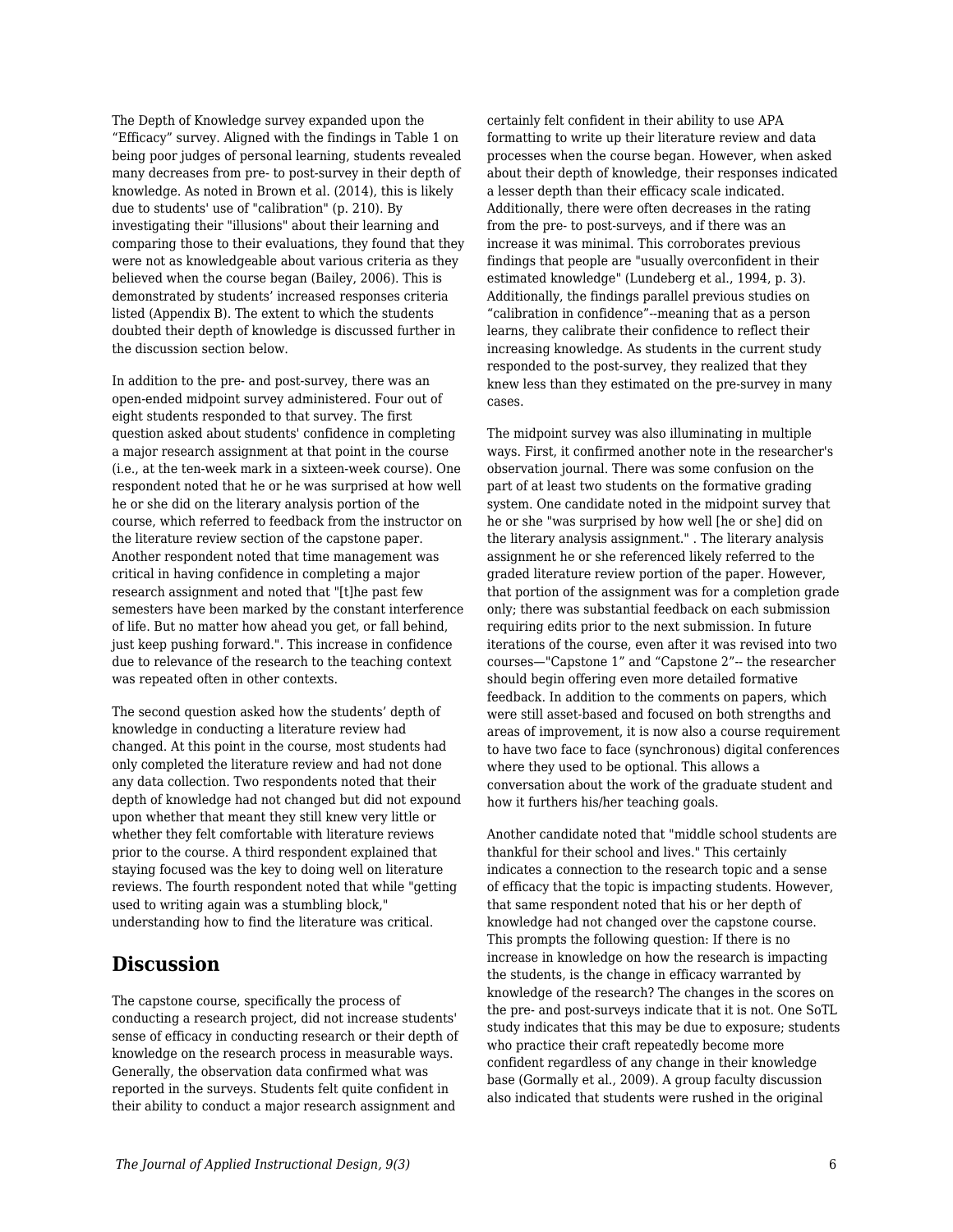version. At that point there was only one course as opposed to both Capstone 1 and Capstone 2, and this meant that students were not able to take the time needed to process so much new information.

## **Efficacy Surveys**

The Efficacy surveys were divided into three sections. The first section was generally about research concepts. Questions in this section asked students to rate their confidence level in completing certain concepts--such as choosing a problem related to their content or using scholarly literature appropriately (see Appendix A). In this first section, students' responses indicated show some increases in student efficacy between the pre- and post-surveys. For example, candidate scores measured from an average of 3.4 (with 3.0 being somewhat comfortable with the concept) to 4.0 (with 4.0 indicating comfort and ability to perform consistently in this area) on using scholarly literature appropriately. This gain reflects the work students did compiling the review of literature and revising that section repeatedly prior to the final submission. The largest increases measured using practitioner pieces appropriately and feeling confident that the research is important for students and the field; the first went from 3.2 to 4.0 and the latter went from 3.8 to 4.5. In both cases, the increases in scores are logical. Students likely knew little (if anything) about practitioner literature prior to the course, and all students engaged in research directly impacting their classroom or school.

In each question in the process section of the efficacy survey, students also showed in increase from pre- to post-survey. Students indicated significant increases in confidence in response to two prompts in particular. The first, efficacy on connecting literature to the conceptual framework increased from 3.4 to 4.5, and it was the largest increase across all surveys. The second increase measured student efficacy on formulating research questions that addressed the research topic; students average went from 3.8 to 4.5. In both cases, the increase indicates that students believe they are near mastery level upon completion of the capstone report. These results additionally indicate that research process instruction is a strength of the course design; each section of the paper was turned in as it was developed, and students received feedback with each revision. The process of formulating a question based upon a review of literature, choosing a methodology, determining the conceptual framework, utilizing APA to cite literature, collecting data, analyzing data, and writing up a report were all clearly defined for students. Additionally, modules were devoted to their development of those sections.

However, students' confidence may be falsely inflated (Brown et al., 2014). Students in this course were

observed using performance goals as opposed to learning goals . In setting a learning goal, students aim for learning and growth; in a performance goal, students focus on "validating or showing off . . . ability" (p. 180). For example, the APA manual was examined via a lecture, readings, and a quiz. APA was seen in the original version of the course as a drill of skills with a one-time assessment, where the refining of research questions and methodologies were repeatedly woven into future sections of the course. Based on the results of the preand post-surveys, it seems clear that this pedagogical approach was a failure. APA should be woven in as a process for students like other parts of the research process, especially considering that this citation format is updated every few years requiring all researchers (novice and expert) to re-learn.

The final section of the survey was devoted to APA. Students routinely struggled to master formatting in their papers in the college's graduate programs. The survey responses reflected that the students realized this. Two questions reflect no growth; one question reflects a very slight increase; two questions indicate a decrease in efficacy. The decreases measured student efficacy on citing appropriately in the reference section and student efficacy on writing utilizing appropriate APA formatting throughout the paper. These also reflected the emotional response students sometimes possessed toward critical feedback. For instance, in the pre-survey, students' responses indicated that they felt very confident in their APA knowledge, but as they received feedback throughout the course their confidence decreased (Taggart & Laughlin, 2017). In the new program model, Capstone 1 dedicates more time (3 weeks) to ensuring that students know how to use APA to format, revise, and cite in their formal research.

## **Depth of Knowledge Surveys and Growth Mindset**

The depth of knowledge surveys offer an interesting contrast to the efficacy survey. The three sections were quite similar. Prompts on the depth of knowledge survey did not include terms of confidence, but they did use the term "I can." The phrasing was often adjusted in prompts, and students certainly responded to those differently. Where students' responses reflected an increase in efficacy toward all five content prompts in the efficacy survey, the responses showed a decrease in depth of knowledge in four out of five of those same prompts. In response to "I can differentiate between scholarly and practitioner articles" (Table 2), students went from 3.6 (indicating familiarity) to 2.33 (indicating less familiar). Yet in the efficacy survey, students indicated increases in confidence from low 3.0 to 4.0 in using both scholarly and practitioner articles. This difference may be, in part, why the researcher did not see any changes in--or in the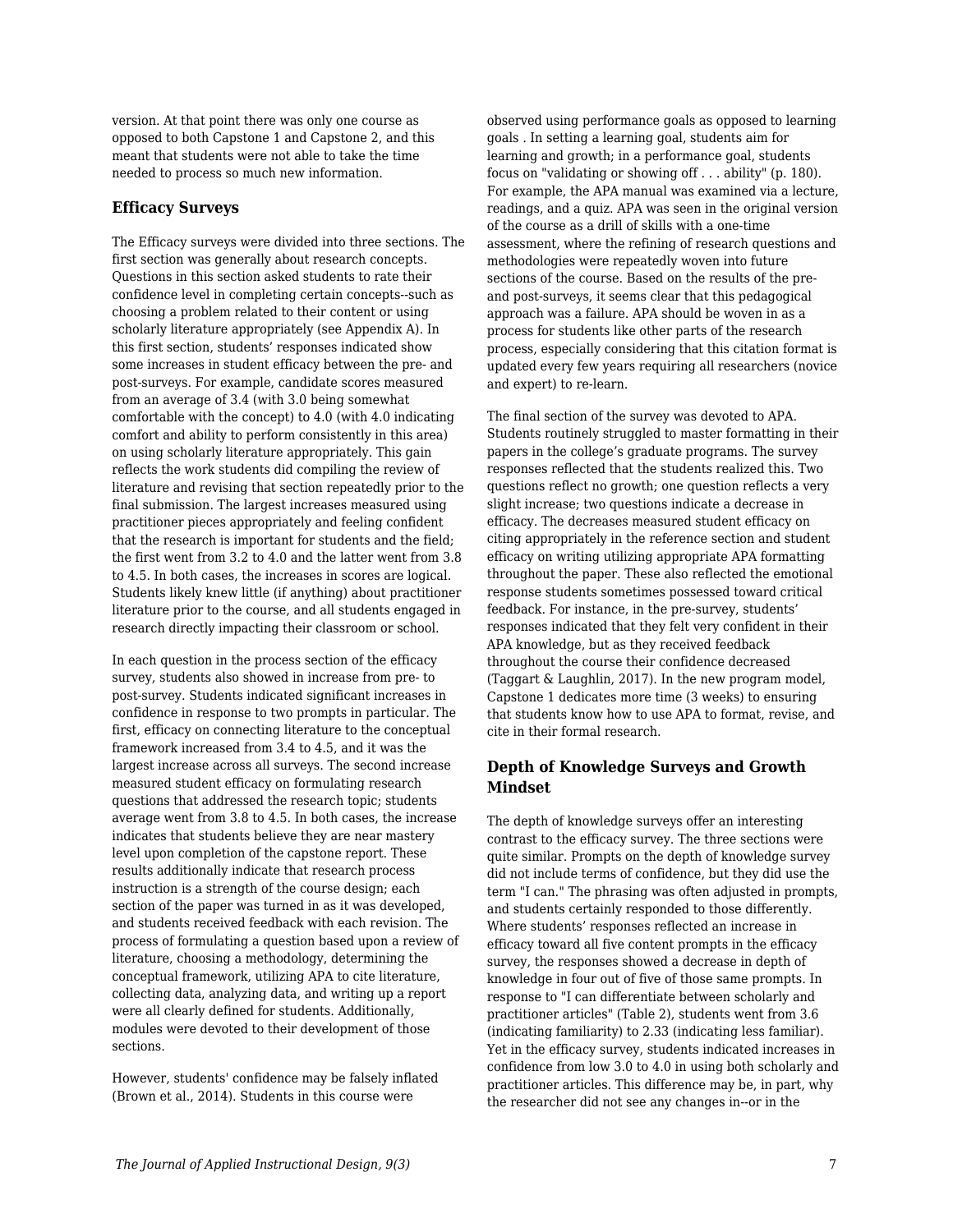development of--a growth mindset during the course.

Finally, responses toward the APA section were a closer reflection to what was demonstrated in the efficacy survey. Students showed a decrease in response to four out of five prompts. The reference page was the only prompt where students' responses indicated an increase in their depth of knowledge; however, that increase was only from 3.8 to 4.0. This also mirrors what was included in the researcher's observation log. The students demonstrated both verbally and in the drafts of their capstone papers a thorough understanding of research concepts; they understood why and how to locate literature to support their topic and were able to connect their research questions to a conceptual framework and an appropriate methodology. Each draft and each optional conference also revealed students' increasing knowledge of the research process; the midpoint survey responses also indicated that practice led to higher quality in their writing. APA formatting was not discussed during the conferences, but it clearly should have been since it was the area of weakness for most students. This change was implemented as an instructional improvement right away.

This survey's responses mirror literature on "illusions of knowing" (et al, 2014, p. 15). Students who are exposed to material repeatedly (e.g., students hearing certain academic terms repeatedly as in the case of this research course), believe they have achieved mastery. When faced with critical, constructive feedback and forced to "reflect" and "calibrate" (p. 210), students realized that they still had much to learn to become competent in research. This growth mindset may be what students need to become more proficient beyond the course, but it explains why they showed a decrease from pre- to post-survey.

## **Conclusions and Limitations**

This study affirms the literature that indicates what students described; an additional course devoted solely to reviewing literature and APA formatting is needed. Thus, this study provides information that can be used as points of comparison nationally and internationally. Additionally, this study provides information for other programs using authentic assessments such as a capstone course. Students in this study were not able to articulate increased depth of knowledge at the completion of the course and paper. Additionally, graduate students in programs of education may not know how to articulate what support they need to successfully complete assessments like thesis papers, capstones, or dissertations.

Correspondingly, another limitation of the study is that a pre- and post-survey is likely not the most effective way to determine what the course and project has done for

students' efficacy and depth of knowledge (Hess, Jones, Carlock, & Walkup, 2009). Instead, in future studies, a pre- and post-survey may be administered, but interviews and a focus group would better determine causality. An interview would allow probing questions on why a candidate's sense of efficacy in using APA decreased over time, for example. In order to use this study to improve teaching, using more open-ended questionnaires at multiple points throughout each semester is prudent. There should also be a voluntary focus group session at the midpoint of the course for students to give feedback on growth areas based upon their initial drafts. This may not only add to SoTL scholarship on authentic assessments and high impact practices (e.g., capstone projects and master's level research), but it may also improve students' satisfaction with the course and program.

As self-efficacy is a predictor of graduate student success, this study adds to literature encouraging developing efficacy through appropriate supports (Huerta et al., 2017). As colleges of education--and service field graduate programs more generally--consider the needs of graduate students, providing support that include content knowledge and knowledge of the academic writing demands are critical (Darling-Hammond, 2012; Brown et al., 2014).

## **References**

- American Association of Colleges and Universities. (2013, Month day). *High-impact educational practices: A brief overview*. Insert site name. http://www.aacu.org/leap/hip.cfm
- August, S. E., & Dewar, J. (2010). SoTL and community enhance one another to create impact at Loyola Marymount University. *Transformative Dialogues: Teaching & Learning Journal, 4*(1), 1-15. [https://edtechbooks.org/-pvC](https://www.kpu.ca/sites/default/files/Teaching%20and%20Learning/TD.4.1.5_August%26Dewar_SoTL%26Community_Enhance_One_Another.pdf)
- Bailey, J. G. (2006). Academics' motivation and selfefficacy for teaching and research. *Higher Education Research & Development, 18*(3), 343-359. [https://edtechbooks.org/-QjR](https://doi.org/10.1080/0729436990180305)
- Bandura, A. (1997). *Self-efficacy: The exercise of control.* Macmillan.
- Brown, P. C., Roediger, H. L., & McDaniel, M. A. (2014). *Make it stick: The science of successful learning.* The Belknap Press of Harvard University Press.
- Carlisle, S. K., & Kruzich, J. M. (2013). Increasing student evaluation capacity through a collaborative community-based program evaluation teaching model. *Journal of the Scholarship of Teaching and*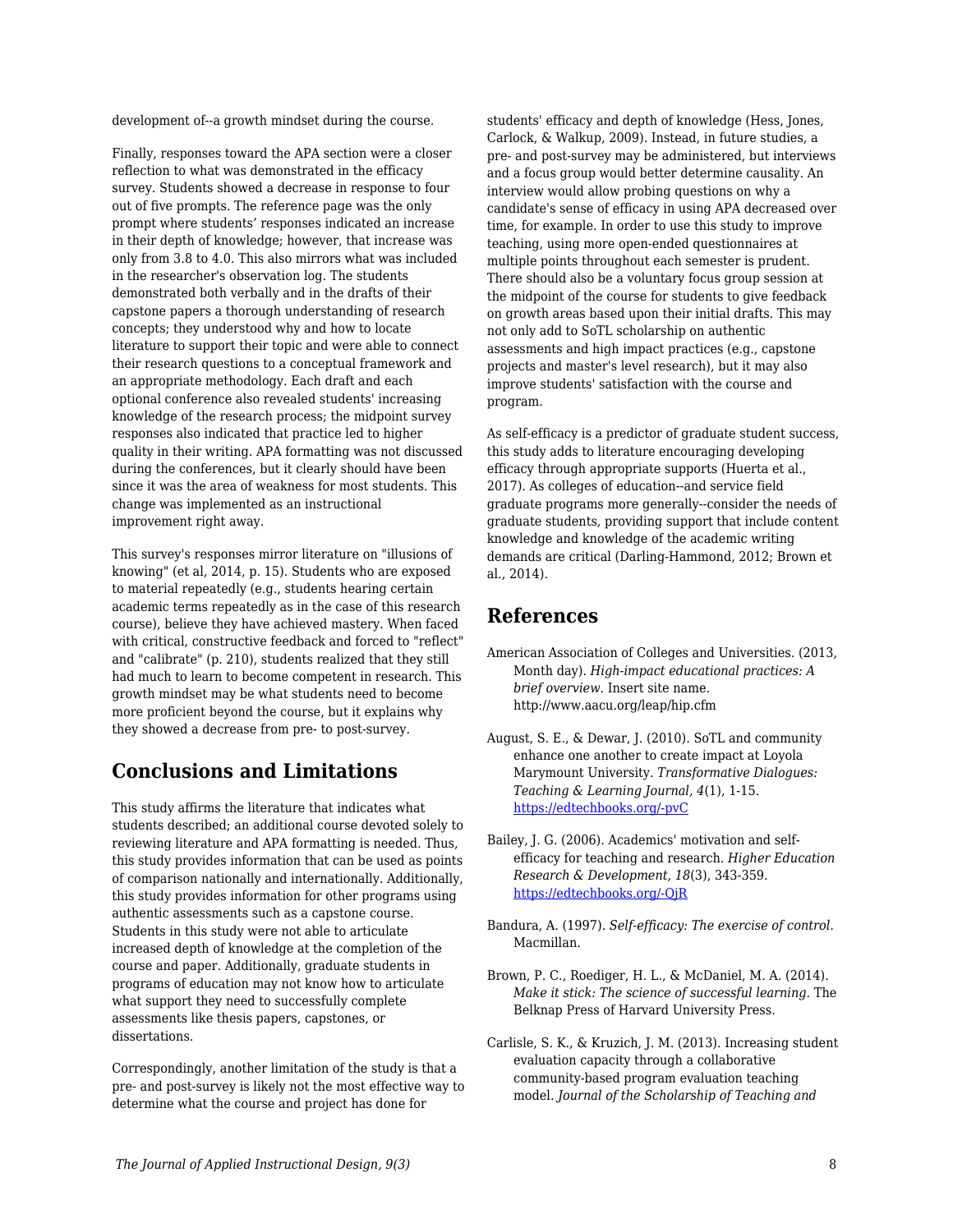*Learning, 13*(4), 85-102. [https://edtechbooks.org/-FfrV](https://scholarworks.iu.edu/journals/index.php/josotl/article/view/3176)

- Christie, M., Grainger, P., Dahlgren, R., Call, K., Heck, D., & Simon, S. (2015). Improving the quality of assessment grading tools in master of education courses: A comparative case study in the scholarship of teaching and learning. *Journal of the Scholarship of Teaching and Learning, 15*(5), 22-35. [https://edtechbooks.org/-zzv](https://scholarworks.iu.edu/journals/index.php/josotl/article/view/13783)
- Creswell, J. (2012). *Research design: Qualitative and quantitative approaches.* Sage.
- Czerniak, C., & Chiarelott, L. (1999). Teacher education for effective science instruction – A social cognitive perspective. *Journal of Teacher Education, 41*(1), 49-54. doi:10.1177/002248719004100107
- Darling-Hammond, L., & Richardson, N. (2009). Research review/teacher learning: What matters. *Educational Leadership, 66*(5), 46-53. [https://edtechbooks.org/-Gue](https://jorluiseptor.github.io/EQUIP1/suplemental_docs/PLC/Darling-Hammond,%20L.%20and%20Richardson,%20N.%20(2009).%20Teacher%20Learning.pdf)
- Darling-Hammond, L. (2012). *Powerful teacher education: Lessons from exemplary programs.* John Wiley & Sons.
- Gormally, C., Brickman, P., Hallar, B., & Armstrong, N. (2009). Effects of inquiry-based learning on students' science literacy skills and confidence. *International Journal for the Scholarship of Teaching and Learning, 3*(2). [https://edtechbooks.org/-xSQ](https://files.eric.ed.gov/fulltext/EJ1136707.pdf)
- Grossman, P. L., & Richert, A. E. (1988). Unacknowledged knowledge growth: A reexamination of the effects of teacher education. *Teaching and Teacher Education, 4*(1), 53-62. [https://edtechbooks.org/-ntT](http://doi.org/10.1016/0752-051X(88)90024-8)
- Hashweh, M. Z. (1987). Effects of subject-matter knowledge in the teaching of biology and physics. *Teaching and teacher education, 3*(2), 109-120. [https://edtechbooks.org/-mNwK](http://doi.org/10.1016/0742-051X(87)90012-6)
- Harris, D. N., & Sass, T. R. (2011). Teacher training, teacher quality and student achievement. *Journal of Public Economics, 95*(7-8), 798-812. [https://edtechbooks.org/-Pro](http://doi.org/10.1016/j.pubeco.2010.11.009)
- Hazelkom, E. (2015). *Rankings and the reshaping of higher education: The battle for world-class excellence.* Springer.
- Hess, K. K., Jones, B. S., Carlock, D., & Walkup, J. R. (2009). Cognitive rigor: Blending the strengths of Bloom's Taxonomy and Webb's depth of knowledge to enhance classroom-level processes. Retrieved from ERIC. (ED517804).
- Hill, H. C., Rowan, B., & Ball, D. L. (2005). Effects of teachers' mathematical knowledge for teaching on student achievement. *American Educational Research Journal, 42*(2), 371-406. https://doi.org/10.3102/00028312042002371
- Huerta, M., Goodson, P., Beigi, M., & Chlup, D. (2017). Graduate students as academic writers: Writing anxiety, self-efficacy and emotional intelligence. *Higher Education Research & Development, 36*(4), 716-729. [https://edtechbooks.org/-shnF](https://doi.org/10.1080/07294360.123881)
- Klein, A. (2015). No Child Left Behind: An overview. *Education Week*. Retrieved Month day, year, from [https://www.edweek.org/ew/section/multimedia/no-ch](https://www.edweek.org/ew/section/multimedia/no-child-left-behind-overview-definition-summary.html) [ild-left-behind-overview-definition-summary.html](https://www.edweek.org/ew/section/multimedia/no-child-left-behind-overview-definition-summary.html)
- Koh, K. H. (2017). Authentic assessment. In *Oxford research encyclopedia of education.*
- Kuh, G. D. (2008). *High-impact educational practices: What they are, who has access to them, and why they matter*. AAC&U.
- Ladson-Billings, G. (1998). Just what is critical race theory and what's it doing in a nice field like education? *International Journal of Qualitative Studies in Education, 11*(1), 7-24. [https://edtechbooks.org/-Krpy](https://doi.org/10.1080/095183998236863)
- Lambie, G. W., Ieva, K. P., & Mullen, P. R. (2013). Graduate counseling students' learning, development, and retention of knowledge. *Journal of the Scholarship of Teaching and Learning, 13*(4), 54-67. [https://edtechbooks.org/-DWta](https://scholarworks.iu.edu/journals/index.php/josotl/article/view/3284)
- Lundeberg, M. A., Fox, P. W., & Punccohar, J. (1994). Highly confident but wrong: Gender differences and similarities in confidence judgments. *Journal of Educational Psychology, 86*(1), 114. [https://edtechbooks.org/-goao](https://doi.org/10.1037/0022-0663.86.1.114)
- McConnell, T. J., Parker, J. M., & Eberhardt, J. (2013). Assessing teachers' science content knowledge: A strategy for assessing depth of understanding. *Journal of Science Teacher Education, 24*(4), 717-743. [https://edtechbooks.org/-akp](https://www.tandfonline.com/doi/pdf/10.1007/s10972-013-9342-3?casa_token=o9_BOlyBH0IAAAAA:JAsQhGGALFwzubzRQ7QqdE0OU1OIdcpE_heddqgbT0c4VWK0nqE2pfF7MMP7nMwunsGxp5ivsyVTlg)
- McKinney, K. (2012). Increasing the impact of SoTL: Two sometimes neglected opportunities. *International Journal for the Scholarship of Teaching and Learning, 6*(1)[. https://doi.org/10.20429/ijsotl.2012.060103](https://doi.org/10.20429/ijsotl.2012.060103)
- Phillips, J. C., & Russell, R. K. (1994). Research selfefficacy, the research training environment, and research productivity among graduate students in counseling psychology. *The Counseling Psychologist, 22*(4), 628-641. [https://edtechbooks.org/-eifa](https://doi.org/10.1177/0011000094224008)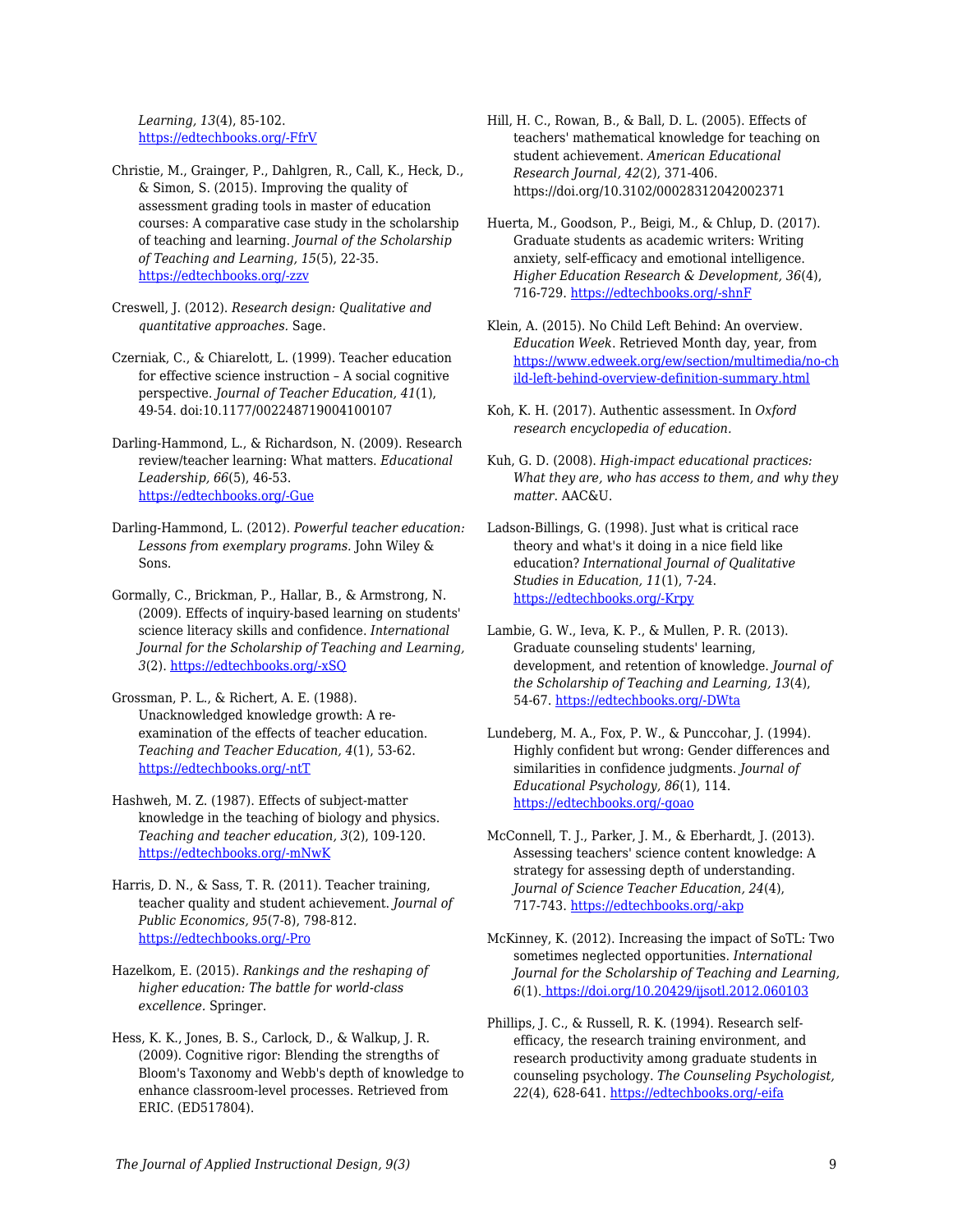Reeves, T. C. (2000). Enhancing the worth of instructional technology research through "design experiments" and other development research strategies. *International Perspectives on Instructional Technology Research for the 21st Century, 27*, 1-15. [https://edtechbooks.org/-eCQs](https://www.researchgate.net/profile/T_Reeves/publication/228467769_Enhancing_the_worth_of_instructional_technology_research_through_)

Russell, S. H. Hancock, M. P., & McCullough, J. (2007). Benefits of undergraduate research experiences. *Science (Washington), 316*(5824), 548-549. [https://edtechbooks.org/-PNRz](https://repositorio.upr.edu/bitstream/handle/11721/1920/benefitsofundegraduateresearchexperiencesScienceMay2007.pdf?sequence=1)

Schulman, L. S. (1987). Knowledge and training: Foundations of the new reform. *Harvard Educational Review, 57*, 1-22. [https://edtechbooks.org/-Jbm](https://doi.org/10.17763/haer.57.1.j463w79r56455411)

Stewart, C. (2014). Transforming professional development to professional learning. *Journal of Adult Education, 42*(1), 28. [https://edtechbooks.org/-Smwv](https://files.eric.ed.gov/fulltext/EJ1047338.pdf)

Sweat, J., Jones, G., Han, S., & Wolfgram, S. M. (2013). How does high impact practice predict student engagement? A comparison of white and minority students. *International Journal for the Scholarship of Teaching and Learning, 7*(2). <https://doi.org/10.20429/ijsotl.2013.070217>

Taggart, A. R., & Laughlin, M. (2017). Affect matters: When writing feedback leads to negative feeling. *International Journal for the Scholarship of Teaching and Learning, 11*(2). [https://edtechbooks.org/-NZyC](https://files.eric.ed.gov/fulltext/EJ1150449.pdf)

Unrau, Y. A., & Beck, A. R. (2004). Increasing research self-efficacy among students in professional academic programs. *Innovative Higher Education, 28*(3), 187-204. [https://edtechbooks.org/-VwH](http://citeseerx.ist.psu.edu/viewdoc/download?doi=10.1.1.507.7097&rep=rep1&type=pdf)

Van Dinther, M., Dochy, F., & Segers, M. (2011). Factors affecting students' self-efficacy in higher education. *Educational Research Review, 6*(2), 95-108. [https://edtechbooks.org/-xuN](https://doi.org/10.1016/j.edurev.2010.10.003)

Wiggins, G. (1990). The case for authentic assessment. *Practical assessment, research, and evaluation, 2*(1), 2. [https://edtechbooks.org/-YZuo](https://scholarworks.umass.edu/cgi/viewcontent.cgi?article=1024&=&context=pare&=&sei-redir=1&referer=https%253A%252F%252Fscholar.google.com%252Fscholar%253Fhl%253Den%2526as_sdt%253D0%25252C11%2526q%253Dwiggins%252B1990%252Bthe%252Bcase%252Bfor%2526btnG%253D#search=%22wiggins%201990%20case%22)

## **Appendix A**

## **Efficacy Survey**

- 1. I agree to participate in this research student (student moves forward)
- 2. I do not agree to participate (survey does not appear)

Directions: This survey is designed to provide the program faculty with a better understanding of the depth of knowledge students report in elements of completing the capstone.

For all questions, the responses are:

1=do not know/do not understand

2=have seen/am somewhat familiar

3=feel somewhat comfortable

4=understand and/or am able to do consistently

5=master level/could teach to others

#### **Concepts**

- 1. I am confident that my project addresses a problem relevant to my content
- 2. I am confident that my project utilizes scholarly literature appropriately
- 3. I am confident that my project utilizes practitioner pieces appropriately
- 4. I am confident that my project connects the literature to my problem of practice
- 5. I am confident that the problem of practice I identified is important to my students and my field

#### Process

- 1. I am confident that I am able to pull relevant literature from multiple databases
- 2. I am confident that I am able to connect literature to the conceptual framework
- 3. I am confident that the research questions address the topic I want to investigate
- 4. I a confident that I chose an appropriate method to investigate the research questions
- 5. I am confident that the signature assignment (capstone) appropriately reflects the progress I have made in my thinking across the program

### **Apa**

- 1. I am confident that I am able to locate sources and place them in appropriate headings in my paper
- 2. I am confident that I am able to cite sources appropriately using APA in the text of the document
- 3. I am confident that I am able to evaluate sources in order to determine if they are methodologically sound
- 4. I am confident that I am able to cite sources appropriately in the references
- 5. I am confident that my writing, including headings, appropriately utilizes APA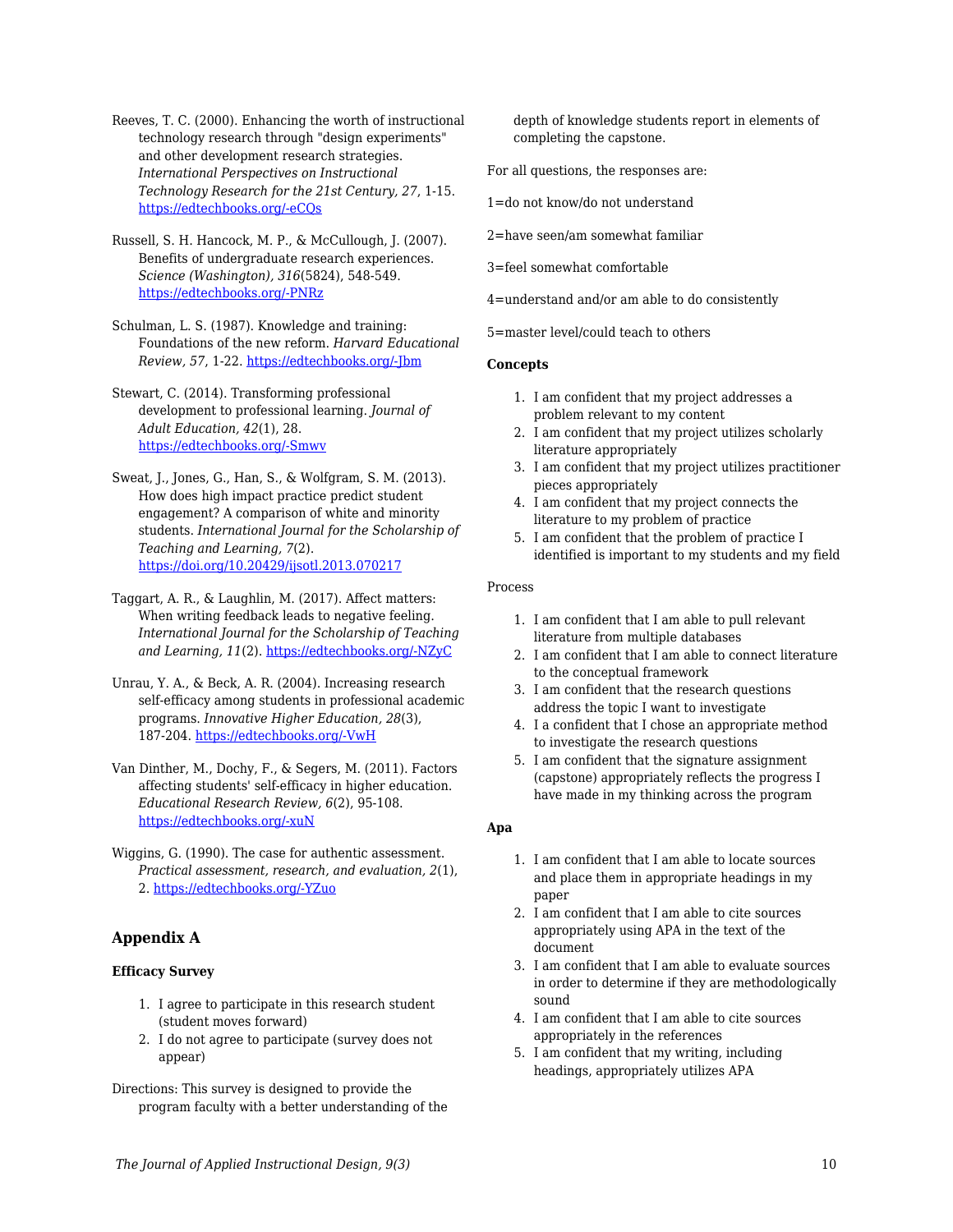## **Appendix B**

### **Candidates' Depth of Knowledge Survey**

### **Completing a Capstone (Signature Program Assignment)**

- 1. I agree to participate in this research student (student moves forward)
- 2. I do not agree to participate (survey does not appear)
- Directions: This survey is designed to provide the program faculty with a better understanding of the depth of knowledge students report in elements of completing the capstone.

For all questions, the scale is:

- 1 Do not know/understand this concept/have never seen this before
- 2 Have seen and/or am somewhat familiar with concept
- 3 Feel somewhat comfortable with this concept
- 4 Understand this concept and/or am able to utilize this skill consistently
- 5 Mastery level I could teach this to others

### **Section 1: Content**

- 1. I can identify a problem of practice or research topic in my content area
- 2. I can conduct a review of relevant literature of scholarly articles
- 3. I can differentiate between scholarly and practitioner articles
- 4. I can connect appropriate literature to my research questions
- 5. I can utilize literature to refine/formulate research questions

### **Section 2: Process**

- 1. I can utilize multiple databases to search for literature
- 2. I can construct a conceptual framework/problem statement
- 3. I can craft appropriate research questions
- 4. I can choose an appropriate methodology based upon my research questions
- 5. I can complete the research process (from conceptualization to write up of project)

#### **Section 3: APA**

I can utilize headings effectively and according to APA

- 1. I can cite sources appropriately within the text of my paper
- 2. I can evaluate sources, including identifying any problems with the article methodologically.
- 3. I can create a reference page using APA
- 4. I can evaluate an article and find APA errors